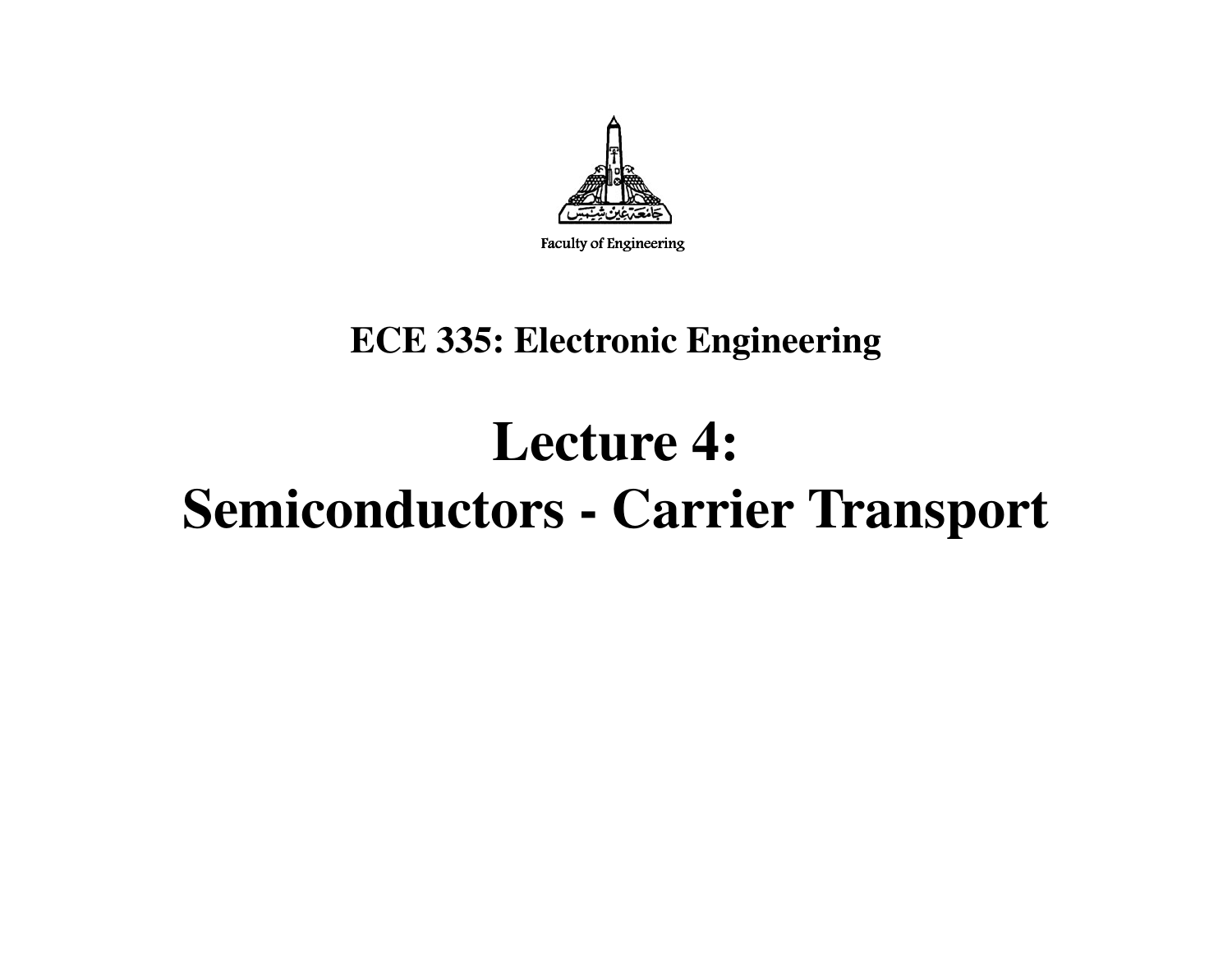# Carrier Transport

- 1. Carrier Drift
- 2. Carrier Diffusion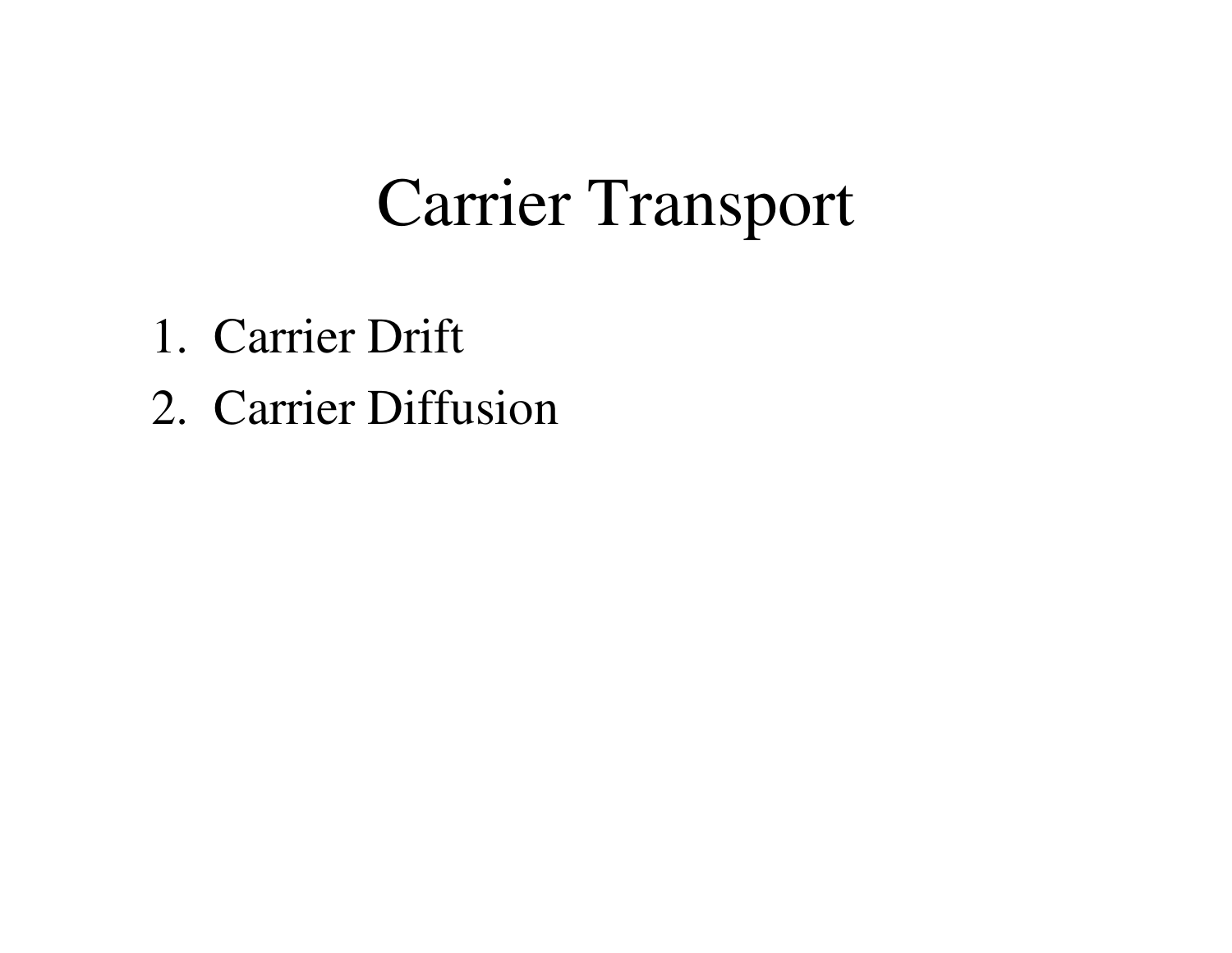## Carrier Drift

- • The process in which charged particles move because of an electric field is called *drift*.
- $\bullet$  Charged particles within a semiconductor move with an average velocity proportional to the electric field.
	- –The proportionality constant is the carrier *mobility*.





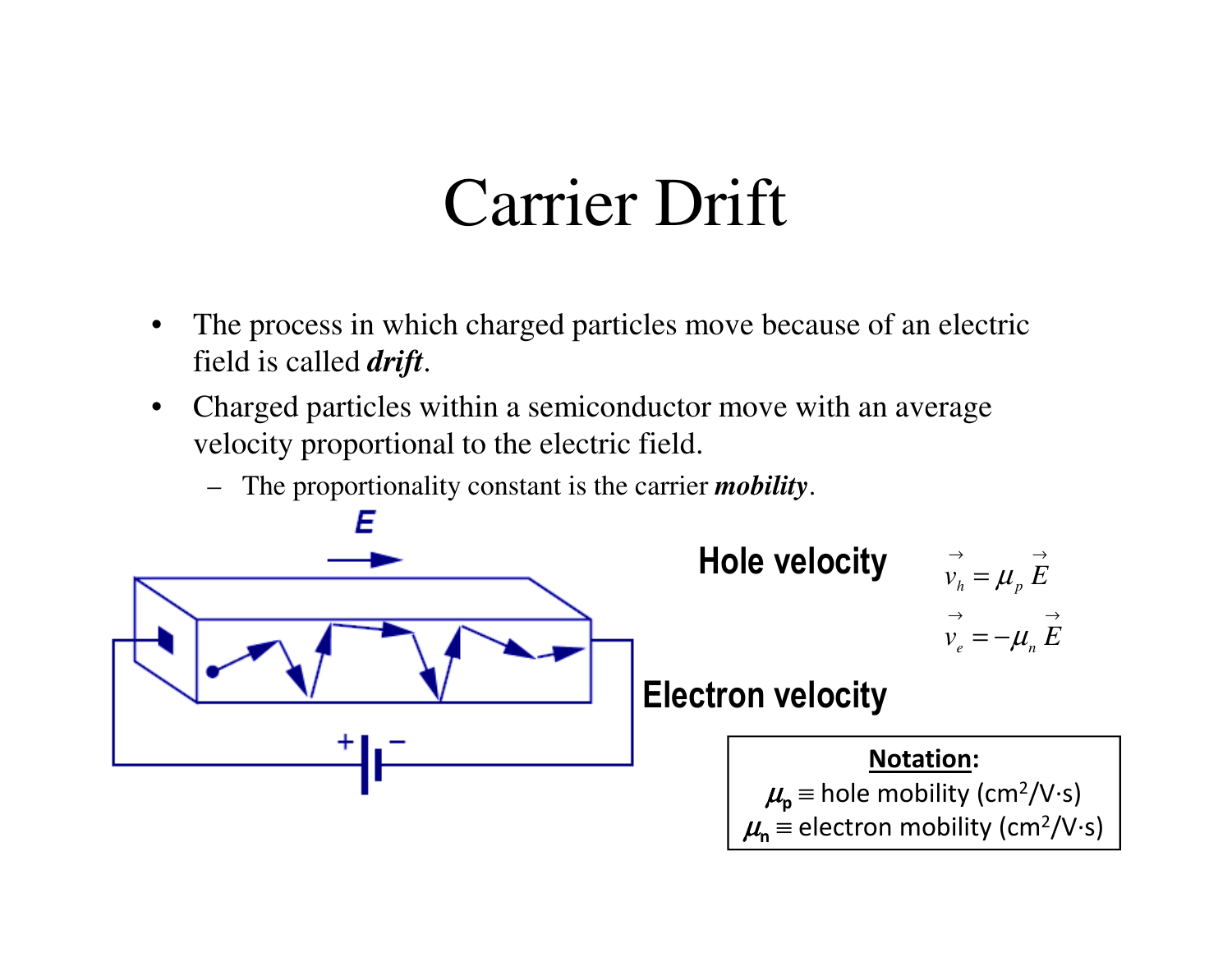#### Drift Current

 Drift current is proportional to the carrier velocity and carrier  $\bullet$ concentration:8



 $\mathsf{v}_{\mathsf{h}}$   $t$  A = volume from which all holes cross plane in time  $t$ 

 $p$   $v_h$   $t$  A = # of holes crossing plane in time  $t$ 

*q p v<sub>h</sub> t* A = charge crossing plane in time *t* 

 $q$   $p$   $v_{\textrm{h}}$   $A$  = charge crossing plane per unit time = hole current

 $\rightarrow$  Hole current per unit area (*i.e.* current density)  $J_{p, drift} = q p v_{h}$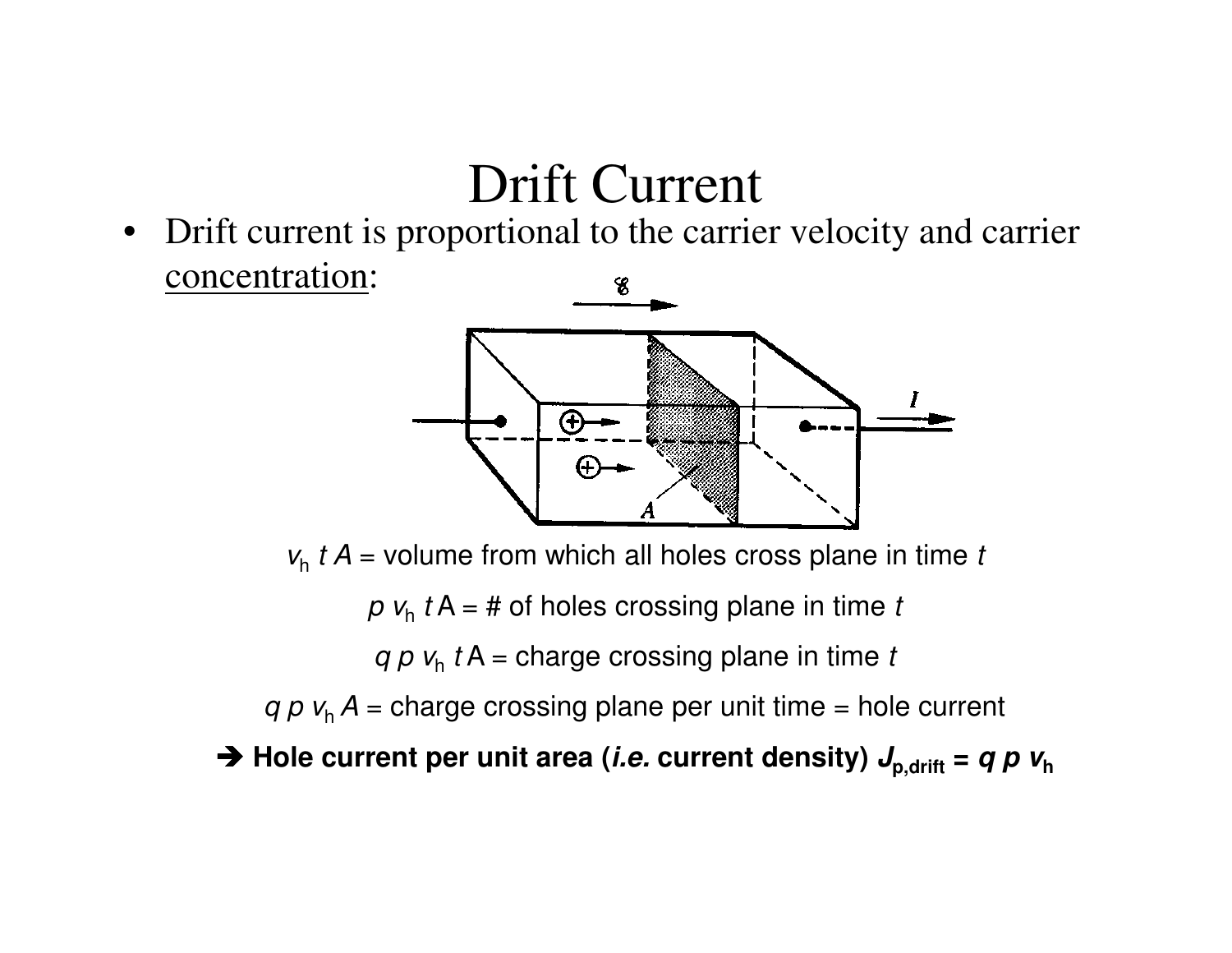#### Conductivity and Resistivity

• In a semiconductor, both electrons and holes conduct current:

$$
J_{p,drift} = qp\mu_p E \t J_{n,drift} = -qn(-\mu_n E)
$$
  

$$
J_{tot,drift} = J_{p,drift} + J_{n,drift} = qp\mu_p E + qn\mu_n E
$$
  

$$
J_{tot,drift} = q(p\mu_p + n\mu_n)E \equiv \sigma E
$$

• The *conductivity* of a semiconductor is Unit: mho/cm

$$
\sigma \equiv qp\mu_p + qn\mu_n
$$

• The *resistivity* of a semiconductor is Unit: ohm-cm

$$
\rho \equiv \frac{1}{\sigma}
$$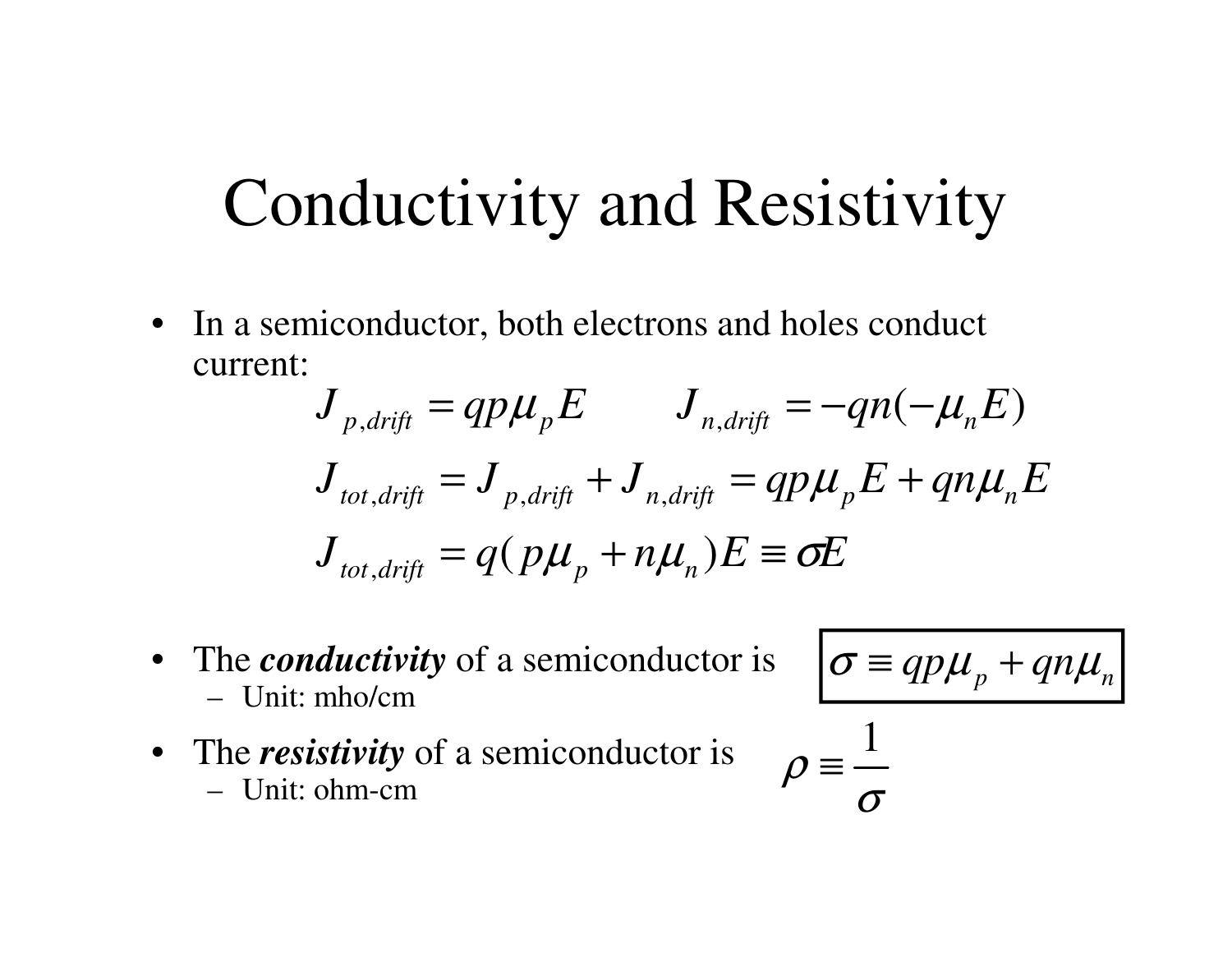# Resistivity Example

• Estimate the resistivity of a Si sample doped with phosphorus to a concentration of  $10^{15}$ cm<sup>-3</sup> and boron to a concentration of  $10^{17}$ cm-3. The electron mobility and hole mobility are 700 cm2/Vs and 300 cm2/Vs, respectively.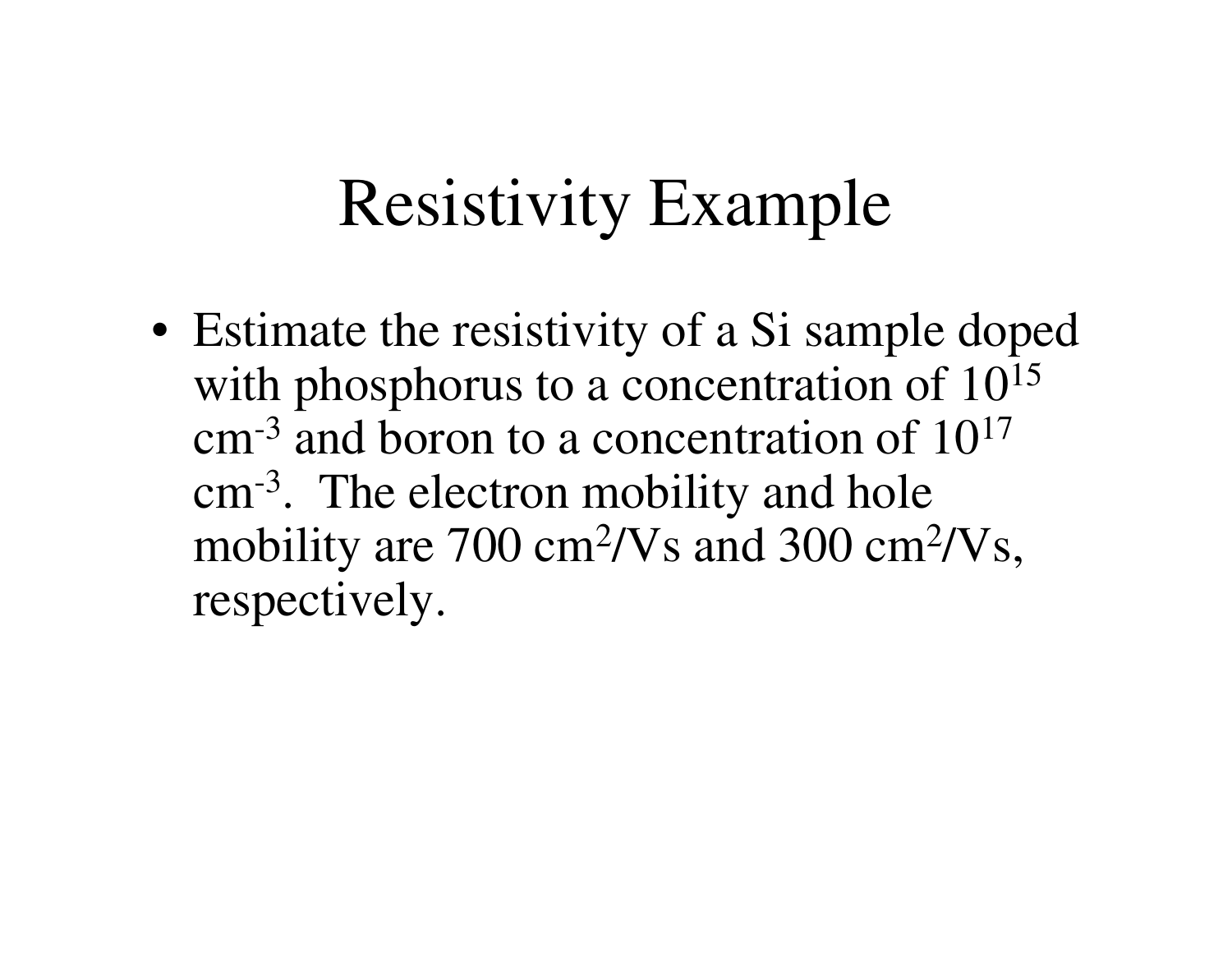

where  $\rho$  is the resistivity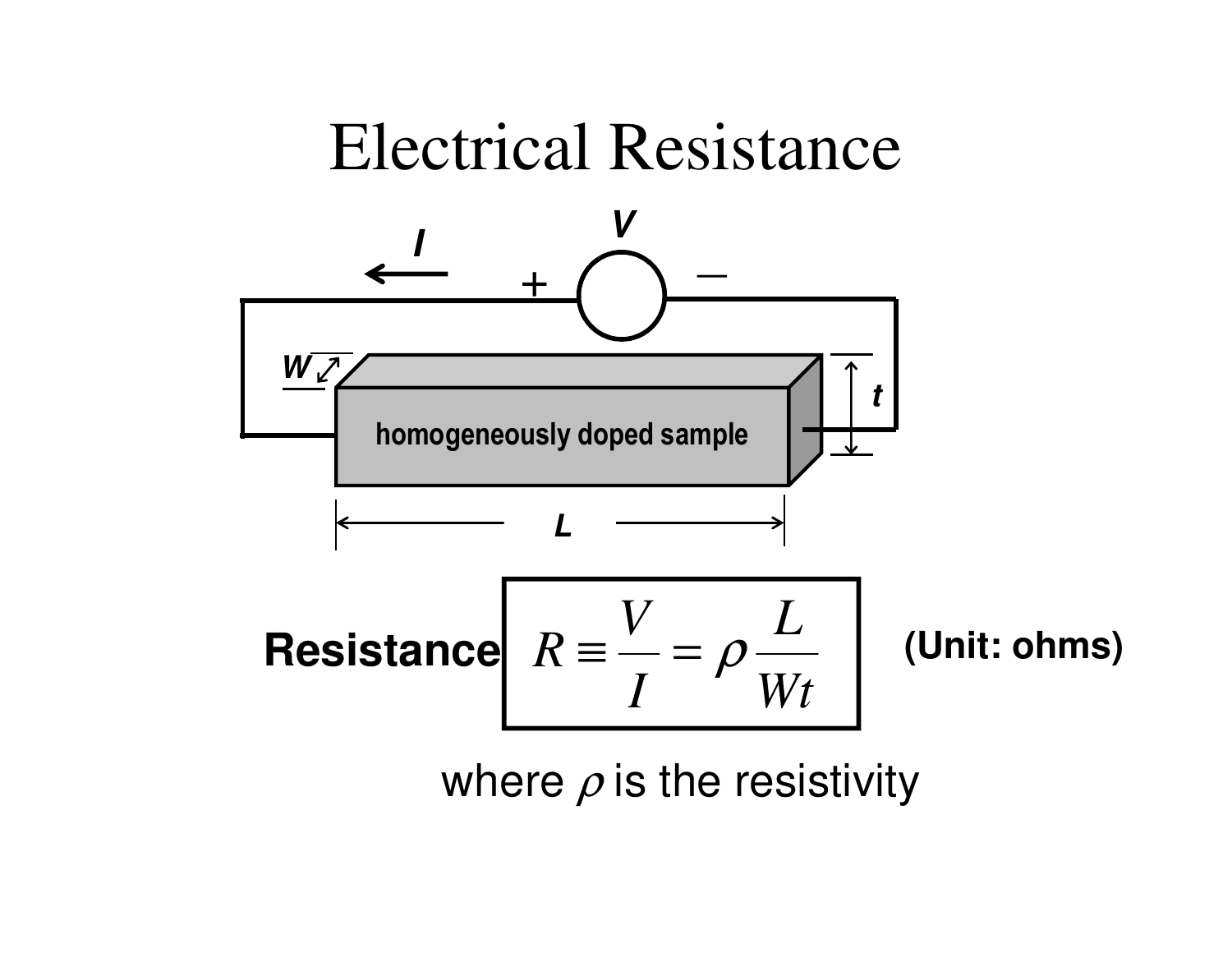# Carrier Diffusion

- $\bullet$  Due to thermally induced random motion, mobile particles tend to move from a region of high concentration to a region of low concentration.
	- Analogy: ink droplet in water
- Current flow due to mobile charge diffusion is proportional to the carrier concentration gradient.

*dx*

**Notation:**

(cm2/s)

*dp*

The proportionality constant is the *diffusion constant*.

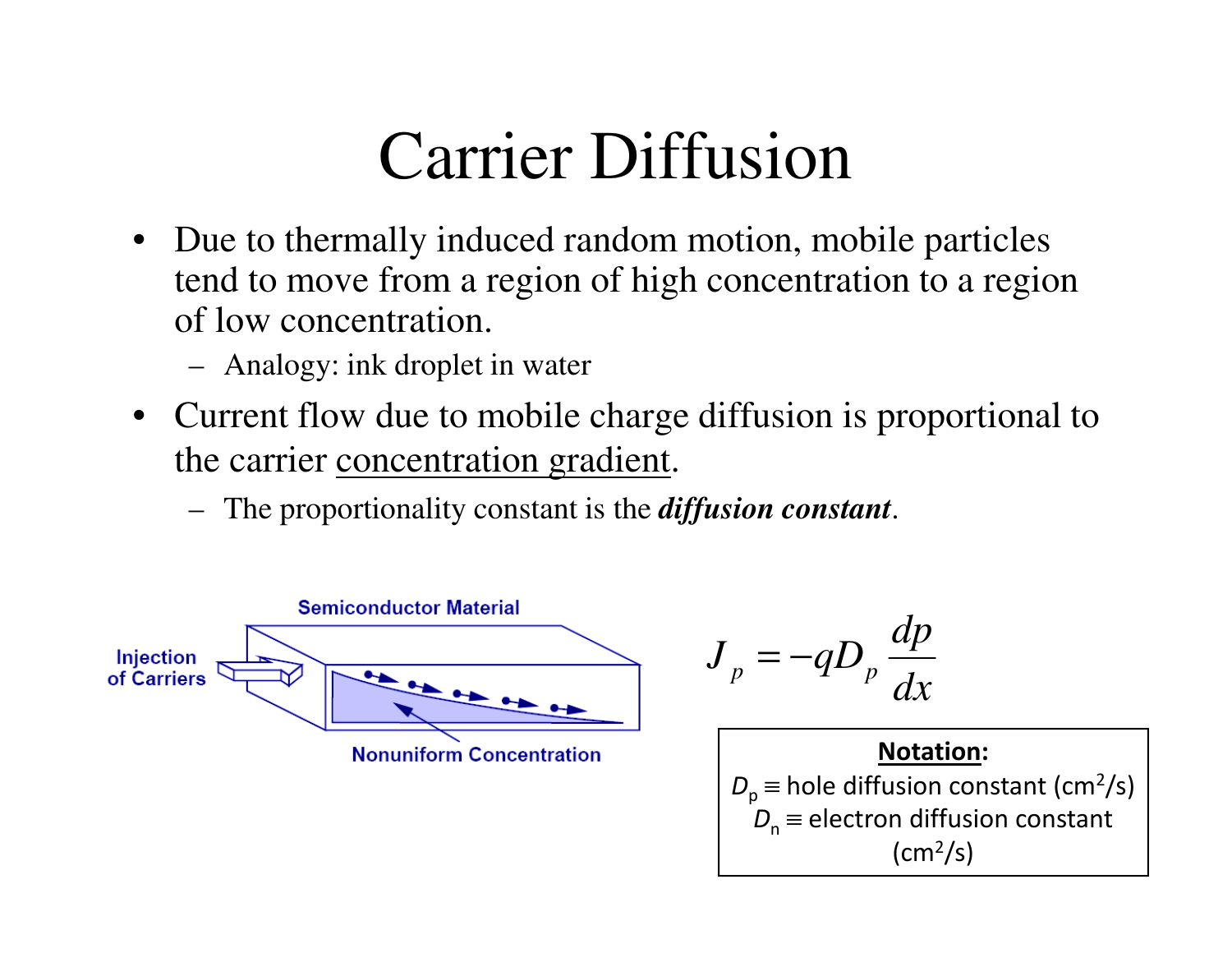

#### Diffusion Examples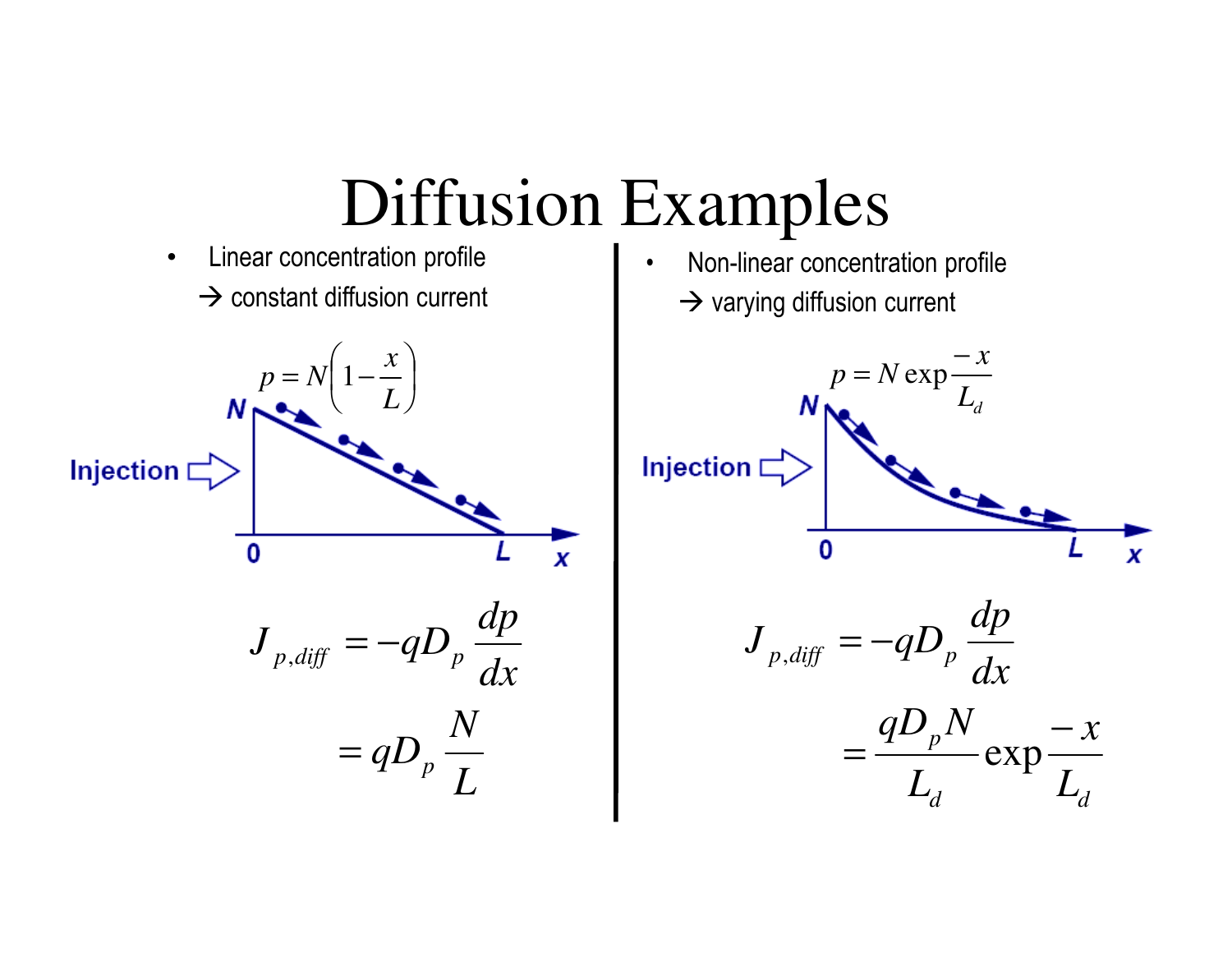#### Diffusion Current

• Diffusion current within a semiconductor consists of hole and electron components:

$$
J_{p,diff} = -qD_p \frac{dp}{dx} \qquad J_{n,diff} = qD_n \frac{dn}{dx}
$$

$$
J_{tot,diff} = q(D_n \frac{dn}{dx} - D_p \frac{dp}{dx})
$$

• The total current flowing in a semiconductor is the sum of drift current and diffusion current:

$$
J_{tot} = J_{p, drift} + J_{n, drift} + J_{p, diff} + J_{n, diff}
$$